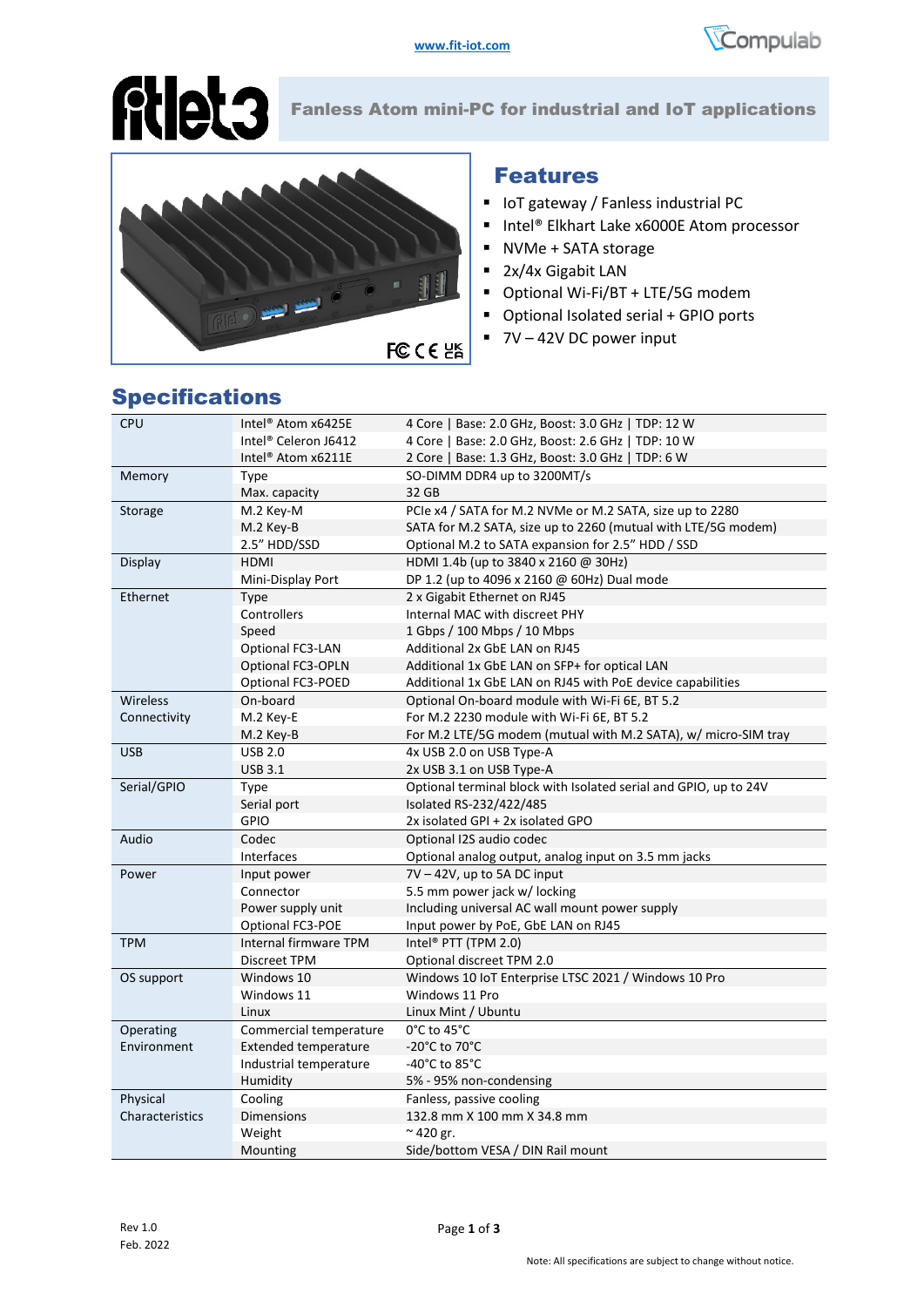

# **Dimensions**



#### **Interfaces**

| Location           | Connector                        |                                   | Interface                                          |                     |
|--------------------|----------------------------------|-----------------------------------|----------------------------------------------------|---------------------|
| <b>Front Panel</b> | 2x USB Type-A                    |                                   | 2x USB 2.0                                         |                     |
|                    | 1x HDMI                          |                                   | HDMI 1.4b (up to 3840 x 2160 @ 30Hz)               |                     |
|                    | 1x mini-DP                       |                                   | DP 1.2 (up to 4096 x 2160 @ 60Hz) Dual mode        |                     |
|                    | 1x 5.5 mm power jack             |                                   | 7V - 42V DC power input                            |                     |
|                    | 1x terminal block (Optional)     |                                   | Isolated RS-232/422/485 + 2x GPI + 2x GPO          |                     |
|                    | 2 x RJ45                         |                                   | 2 x RJ45 10/100/1000 Mbps Ethernet                 |                     |
| <b>Rear Panel</b>  | Power button                     |                                   | On/Off push button w/ power LED                    |                     |
|                    | 2x USB Type-A                    |                                   | 2x USB 3.1                                         |                     |
|                    | 2x 3.5 mm jacks (Optional)       |                                   | Analog output, analog input audio                  |                     |
|                    | Micro-SIM tray                   |                                   | Micro-SIM Tray for M.2 LTE/5G modem                |                     |
|                    | LED                              |                                   | Debug/programmable LED                             |                     |
|                    | 2x USB Type-A                    |                                   | 2x USB 2.0                                         |                     |
| <b>Right Panel</b> | 2x SMA (Optional)                |                                   | 2x SMA antennas for Wi-Fi/BT or cellular modem     |                     |
| Left Panel         | FACET card connectors (Optional) |                                   | Ethernet, serial, etc. from a FACET expansion card |                     |
|                    | 2x SMA (Optional)                |                                   | 2x SMA antennas for Wi-Fi/BT or cellular modem     |                     |
| Location           | Connector                        | Form factor                       | Interface                                          | <b>Usage</b>        |
| Internal Top       | SO-DIMM                          | DDR4 SO-DIMM                      | DDR4                                               | DDR4 module         |
| Internal Bottom    | M.2 Key-M                        | M.2 up to 2280 or                 | PCIe Gen 3 x4 / SATA                               | - NVMe/SATA storage |
|                    |                                  | Optional 2.5" SATA storage 1      |                                                    | - M.2 PCIe x1x HDMI |
|                    | M.2 Key-B                        | M.2 Up to 3060 or                 | PCIe Gen 3 x1 / SATA                               | - LTE/5G modem      |
|                    |                                  | Optional 2.5" SATA storage 1      | <b>USB 2.0</b>                                     | - SATA storage      |
|                    |                                  |                                   |                                                    |                     |
|                    | M.2 Key-E                        | M.2 2230 or                       | PCIe Gen 3 x2                                      | - Wi-Fi/BT module   |
|                    |                                  | FACET expansion card <sup>2</sup> | <b>USB 2.0</b>                                     | - FACET card        |

Notes:

1. Up to 1 unit of 2.5" SATA storage expansion (EB-M2SATA) is possible

2. FACET expansion card and Wi-Fi/BT card are mutually exclusive. For Wi-Fi/BT on systems with FACET cards, an onboard Wi-Fi/BT module must be selected. The onboard Wi-Fi/BT module is not functional with FC3-LAN installed.